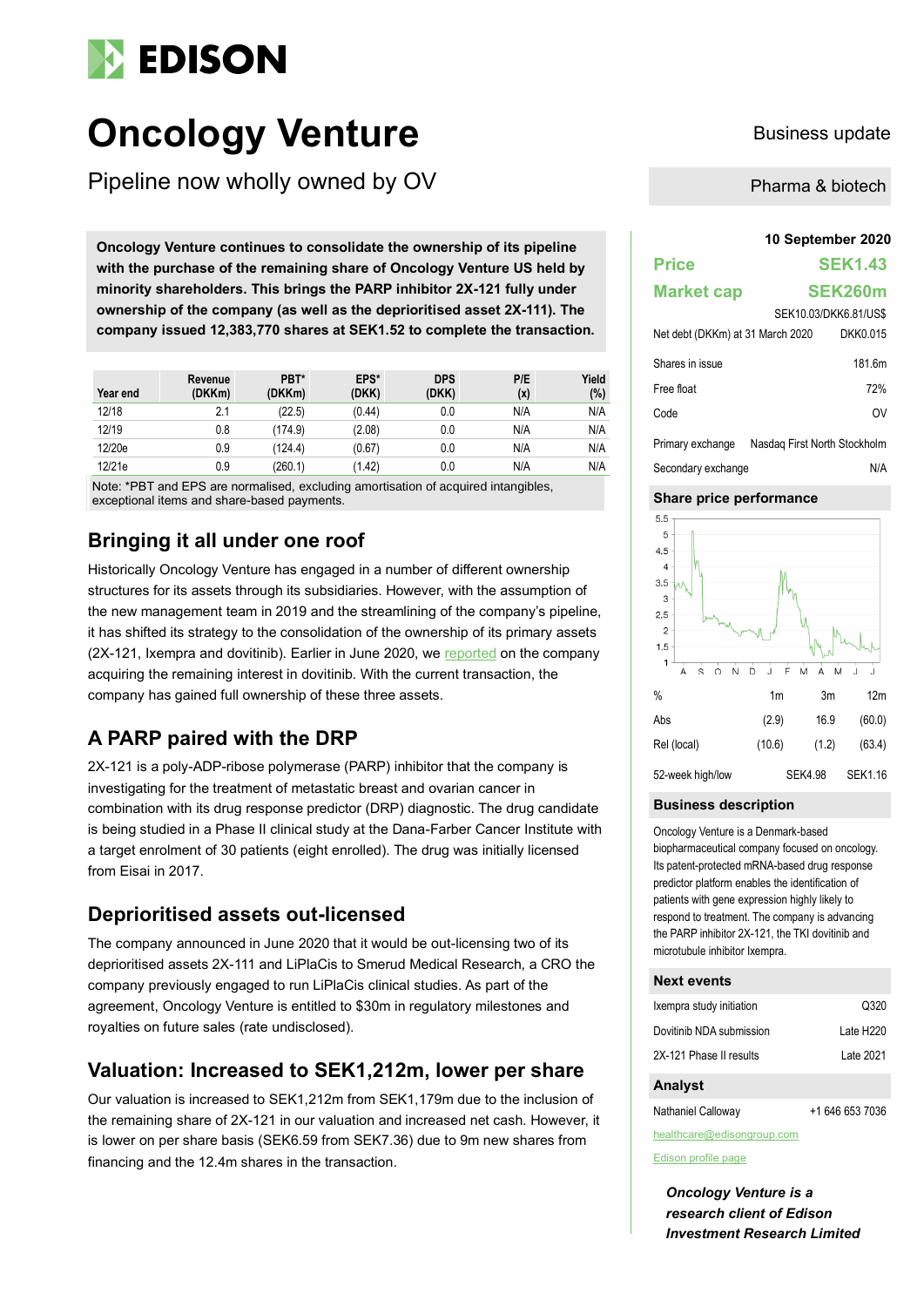

## **Consolidation complete**

The decision to buy out the remaining minority (16%) shareholders of Oncology Venture US (OVUS, formerly 2X Oncology) marks the final effort to consolidate the company's ownership of its pipeline. The company now owns 100% of 2X-121, dovitinib and Ixempra, the three drugs it plans to focus its development efforts on. The company previously owned 84% of OVUS, although it effectively had 92% ownership due to undisclosed agreements associated with the subsidiary structure.

2X-121 is an orally bioavailable small molecule inhibitor of PARP-1/2 and TNKS-1/2 that was inlicensed from Eisai in July 2017 (previously named E7449). PARPs are a family of 17 enzymes that are involved in cellular metabolic regulation. PARP-1 is a critical anticancer target due to its role in DNA damage repair, maintenance of genomic stability and functions in transcriptional regulation. More specifically, PARP-1 and -2 nuclear enzymes are responsible for the majority of PARP activity in the cell where they are recruited to and triggered by sites of DNA damage. PARP enzymes repair single-strand DNA breaks; as a result, PARP inhibition causes double-strand breaks, which require BRCA1/2 for repair. PARP inhibition is therefore particularly lethal to cancer cells containing BRCA1/2 mutations. TNKS enzymes also belong to the PARP family and are involved in Wnt/βcatenin signalling, which plays a central role in cancer biology. Wnt overexpression contributes to tumour progression and, consequently, TNKS inhibition interferes with Wnt signalling.

OV plans to develop 2X-121 for the treatment of ovarian and breast cancer. A breast cancer trial started in June 2018 and an ovarian study was initiated in April 2019. The company reported in the announcement that eight (of 30) patients in the ovarian cancer study have been enrolled. The company has a planned expansion of the clinical study to Guy's Hospital in the UK, which it previously reported was undergoing internal review.

We expect the recent transaction to make the company structure and relationships easier to present and market to future investors. The company is aiming to streamline itself, which includes both its pipeline and the corporate structure. Previously the company had a large number of development programs held partially or in whole by multiple subsidiaries, and the current transaction marks the final step of the overhaul to get a select few assets under one corporate roof.

## **Other assets out-licensed**

On the other side of the company's efforts to focus its clinical strategy, it has out-licensed two of its de-prioritised assets, 2X-111 and LiPlaCis, to Smerud Medical Research. Smerud was the CRO that was previously engaged by the company to run clinical studies of LiPlaCis, which are still ongoing. The transaction includes up to \$30m in regulatory milestones to Oncology Venture and undisclosed royalties on future sales. Additionally, Smerud plans to continue to develop the assets in combination with the DRP diagnostic, which may provide additional future revenue streams to Oncology Venture if the products reach the market. The company previously returned the rights for its other deprioritised asset APO010, leaving a single asset, Irofulven, in its legacy portfolio.

## **Valuation**

Our valuation is increased to SEK1,212m (from SEK1,179m) although it is lower on a per share basis at SEK6.59 (from SEK7.36). The increase in the valuation is due to increasing the ownership in 2X-121 to 100% (from the effective 92%) and increased estimated net cash (pro-forma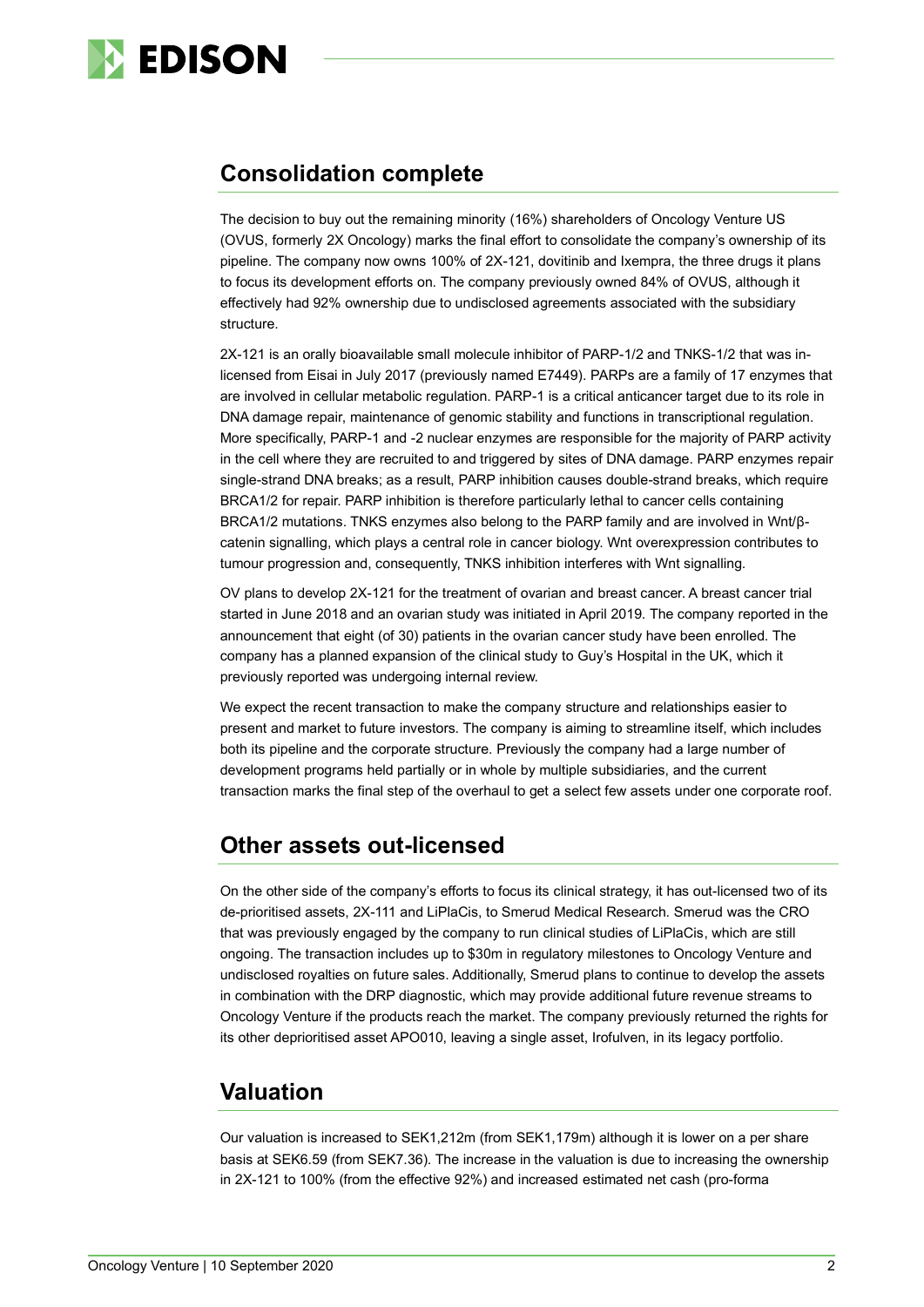

SEK20.9m as of Q120, from SEK5.4m) due to the company's ongoing financing efforts. The company raised SEK7.75m gross through its agreement with Global Corporate Finance (resulting in the issuance of 5.18m shares) and converted SEK8.0m in debt (leading to the issue of 6.84m shares) through its agreement with Negma since our 9 June 2020 report, combined resulting approximately 12.02m new shares. These transactions combined with the 12.4m shares issued for 2X-121 account for the decrease in the per share valuation. We currently do not include milestones and royalties associated with LiPlaCis and 2X-111 but may include these in the future if Smerud makes clinical progress with these programs. LiPlaCis has been in Phase II studies since shortly after it was acquired by Oncology Venture in 2016, and 2X-111 is not currently in clinical studies.

|                                                                  | <b>Exhibit 1: Valuation of Oncology Venture</b> |                          |                            |                |                   |                        |                       |                                    |                   |
|------------------------------------------------------------------|-------------------------------------------------|--------------------------|----------------------------|----------------|-------------------|------------------------|-----------------------|------------------------------------|-------------------|
| Development<br>Program                                           | Indication                                      | <b>Clinical</b><br>stage | Prob. of<br><b>SUCCESS</b> | Launch<br>year | Launch<br>pricing | Peak<br>sales<br>\$m\$ | <b>rNPV</b><br>(SEKm) | $%$ rights<br>held by<br><b>OV</b> | OV rNPV<br>(SEKm) |
| 2X-121                                                           | Metastatic breast cancer and ovarian cancer     | Phase II                 | 25%                        | 2025           | \$138,000         | 122.1                  | 215.4                 | 100%                               | 215.4             |
| Dovitinib                                                        | Renal cancer                                    | Phase Ib/II              | 35-50%                     | 2024-25        | \$145.000         | 176.9                  | 786.8                 | 100%                               | 786.8             |
| Ixempra                                                          | Metastatic breast cancer                        | Phase II                 | 50%                        | 2025           | \$41,000          | 56.4                   | 188.5                 | 100%                               | 188.5             |
| Total                                                            |                                                 |                          |                            |                |                   |                        |                       |                                    | 1.190.7           |
| Net cash (pro-forma Q120 + debt conversion + GCF issuance, SEKm) |                                                 |                          |                            |                |                   |                        | 20.9                  |                                    |                   |
| Total firm value (SEKm)                                          |                                                 |                          |                            |                |                   | 1,211.6                |                       |                                    |                   |
| Total shares (m)                                                 |                                                 |                          |                            |                |                   | 183.9                  |                       |                                    |                   |
| Value per basic share (SEK)                                      |                                                 |                          |                            |                |                   | 6.59                   |                       |                                    |                   |
| Dilutive warrants and options (m)                                |                                                 |                          |                            |                |                   | 57.9                   |                       |                                    |                   |
| Fully diluted shares in issue (m)                                |                                                 |                          |                            |                |                   |                        | 241.8                 |                                    |                   |
| Fully diluted value per share (SEK)                              |                                                 |                          |                            |                |                   |                        | 6.33                  |                                    |                   |
| Source: Oncology Venture reports, Edison Investment Research     |                                                 |                          |                            |                |                   |                        |                       |                                    |                   |

## **Financials**

Our forecasts have been updated to include the recent financings and the acquisition of the minority share of OVUS. The recent financings have reduced our expected financing requirement to DKK1.015bn from DKK1.020m. We record and model this financing need as illustrative debt (DKK135m additional debt in 2020, DKK500m in 2021 and DKK380m in 2022), although we expect the company to finance near-term costs with its current facilities (Negma, Global Corporate Finance), and seek licensing arrangements to address much of the remaining costs.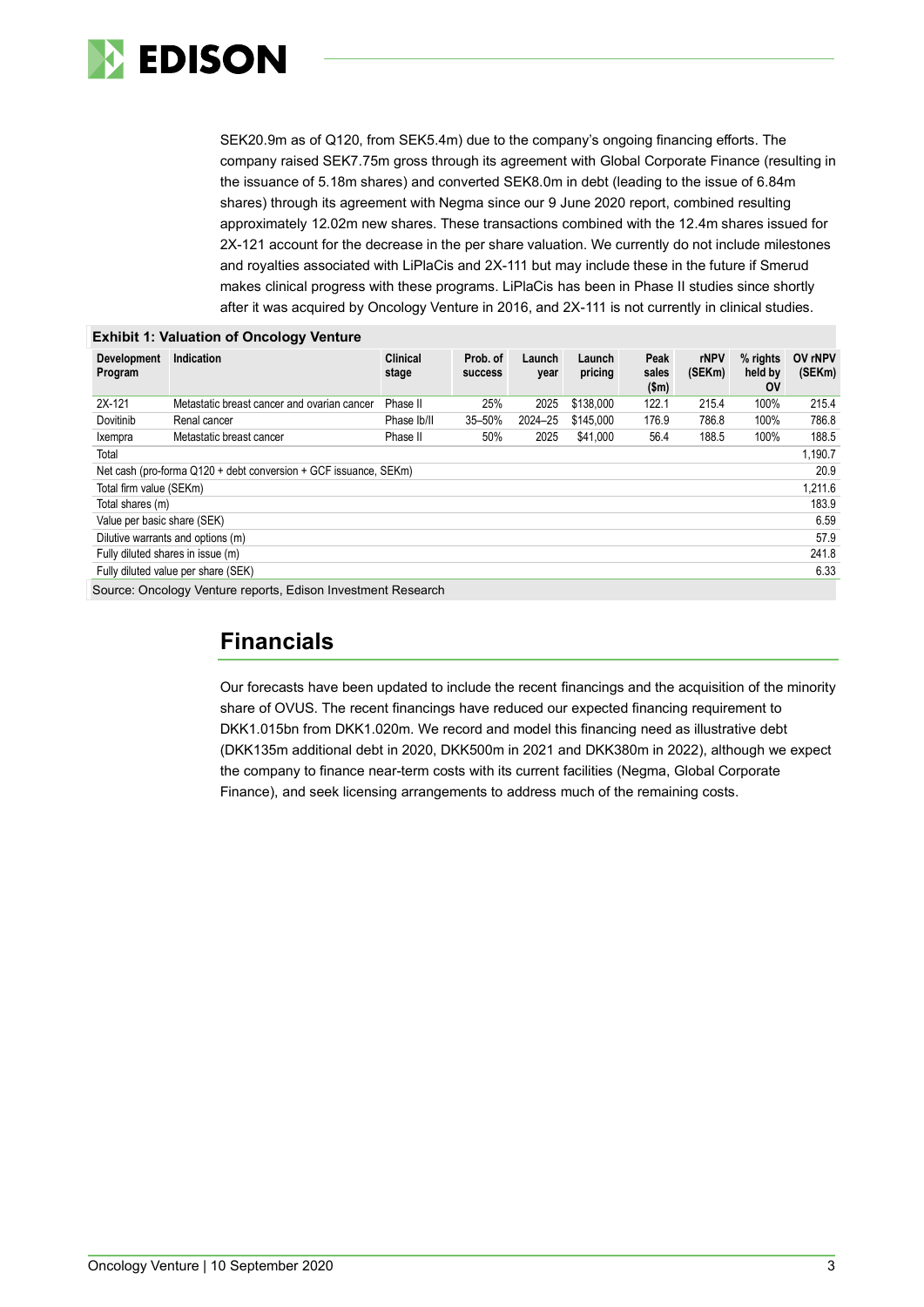

| <b>Exhibit 2: Financial summary</b>          |              |              |              |              |
|----------------------------------------------|--------------|--------------|--------------|--------------|
| <b>DKK'000s</b>                              | 2018         | 2019         | 2020e        | 2021e        |
| Year end 31 December                         | <b>IFRS</b>  | <b>IFRS</b>  | <b>IFRS</b>  | <b>IFRS</b>  |
| <b>PROFIT &amp; LOSS</b>                     |              |              |              |              |
| Revenue                                      | 2,147        | 801          | 901          | 901          |
| Cost of Sales                                | 0            | $\mathbf{0}$ | 0            | $\mathbf{0}$ |
| Gross Profit                                 | 2,147        | 801          | 901          | 901          |
| <b>EBITDA</b>                                | (32, 258)    | (66, 502)    | (123, 598)   | (258, 713)   |
| Operating Profit (before amort. and except.) | (32, 471)    | (148, 102)   | (124, 650)   | (259, 765)   |
| Intangible Amortisation                      | 0            | 0            | 0            | 0            |
| Exceptionals/Other                           | 0            | $\mathbf{0}$ | 0            | 0            |
| <b>Operating Profit</b>                      | (32, 471)    | (148, 102)   | (124, 650)   | (259, 765)   |
| Net Interest                                 | (192)        | (26, 822)    | 218          | (345)        |
| Other                                        | 10,146       | $\mathbf{0}$ | 0            | 0            |
| Profit Before Tax (norm)                     | (22, 517)    | (174, 924)   | (124, 432)   | (260, 110)   |
| Profit Before Tax (IFRS)                     | (22, 517)    | (174, 924)   | (124, 432)   | (260, 110)   |
| Tax                                          | 6,973        | 36,792       | 9,065        | 4,954        |
| Deferred tax                                 | 0            | $\mathbf{0}$ | 0            | 0            |
| Profit After Tax (norm)                      | (15, 544)    | (138, 132)   | (115, 367)   | (255, 157)   |
| Profit After Tax (IFRS)                      | (15, 544)    | (138, 132)   | (115, 367)   | (255, 157)   |
|                                              |              |              |              |              |
| Average Number of Shares Outstanding (m)     | 33.8         | 63.4         | 171.5        | 180.1        |
| EPS - normalised (DKK)                       | (0.44)       | (2.08)       | (0.67)       | (1.42)       |
| EPS - IFRS (DKK)                             | (0.44)       | (2.08)       | (0.67)       | (1.42)       |
| Dividend per share (ore)                     | 0.0          | 0.0          | 0.0          | 0.0          |
| <b>BALANCE SHEET</b>                         |              |              |              |              |
| <b>Fixed Assets</b>                          | 237,096      | 158.895      | 196,822      | 195,826      |
| Intangible Assets                            | 236,733      | 155,978      | 194.838      | 194,838      |
| <b>Tangible Assets</b>                       | 363          | 2,917        | 1,984        | 988          |
| Other                                        | 0            | $\mathbf{0}$ | $\mathbf{0}$ | 0            |
| <b>Current Assets</b>                        | 14,401       | 22,306       | 100,187      | 315,495      |
| <b>Stocks</b>                                | 0            | 0            | 0            | $\mathbf{0}$ |
| Debtors                                      | 5,262        | 5,937        | 10,803       | 25,591       |
| Cash                                         | 1,547        | 10,176       | 74,748       | 270,315      |
| Other                                        | 7,592        | 6,193        | 14,636       | 19,589       |
| <b>Current Liabilities</b>                   | (35, 407)    | (31, 497)    | (67, 560)    | (37, 029)    |
| Creditors                                    | (16, 515)    | (27, 919)    | (67, 538)    | (37,007)     |
| Short term borrowings                        | (18, 892)    | (3,578)      | (22)         | (22)         |
| Long Term Liabilities                        | (34, 234)    | (8,370)      | (141, 436)   | (641, 436)   |
| Long term borrowings                         | $\mathbf{0}$ | 0            | (135,000)    | (635,000)    |
| Other long term liabilities                  | (34, 234)    | (8,370)      | (6, 436)     | (6, 436)     |
| <b>Net Assets</b>                            | 181,856      | 141,334      | 88,013       | (167, 144)   |
|                                              |              |              |              |              |
| <b>CASH FLOW</b>                             |              |              |              |              |
| Operating Cash Flow                          | (31, 392)    | (54, 511)    | (87,058)     | (304, 377)   |
| Net Interest                                 | (2, 391)     | (26, 846)    | 363          | 0            |
| Tax                                          | 6,159        | 8,942        | 13           | 0            |
| Capex                                        | 0            | (56)         | (56)         | (56)         |
| Acquisitions/disposals                       | 9,855        | $\mathbf{0}$ | (38, 925)    | 0            |
| <b>Financing</b>                             | 198          | 62,715       | 60,782       | $\mathbf 0$  |
| Dividends                                    | 0            | 0            | 0            | 0            |
| Other                                        | (3,299)      | (4, 253)     | (1, 914)     | 0            |
| Net Cash Flow                                | (20, 870)    | (14,009)     | (66, 795)    | (304, 433)   |
| Opening net debt/(cash)                      | (3,326)      | 17,345       | (6, 598)     | 60,274       |
| HP finance leases initiated                  | 0            | 0            | 0            | 0            |
| Exchange rate movements                      | (199)        | (98)         | 77           | 0            |
| Other                                        | 398          | 38,050       | (154)        | 0            |
| Closing net debt/(cash)                      | 17,345       | (6, 598)     | 60,274       | 364,707      |
|                                              |              |              |              |              |

Source: Oncology Venture reports, Edison Investment Research